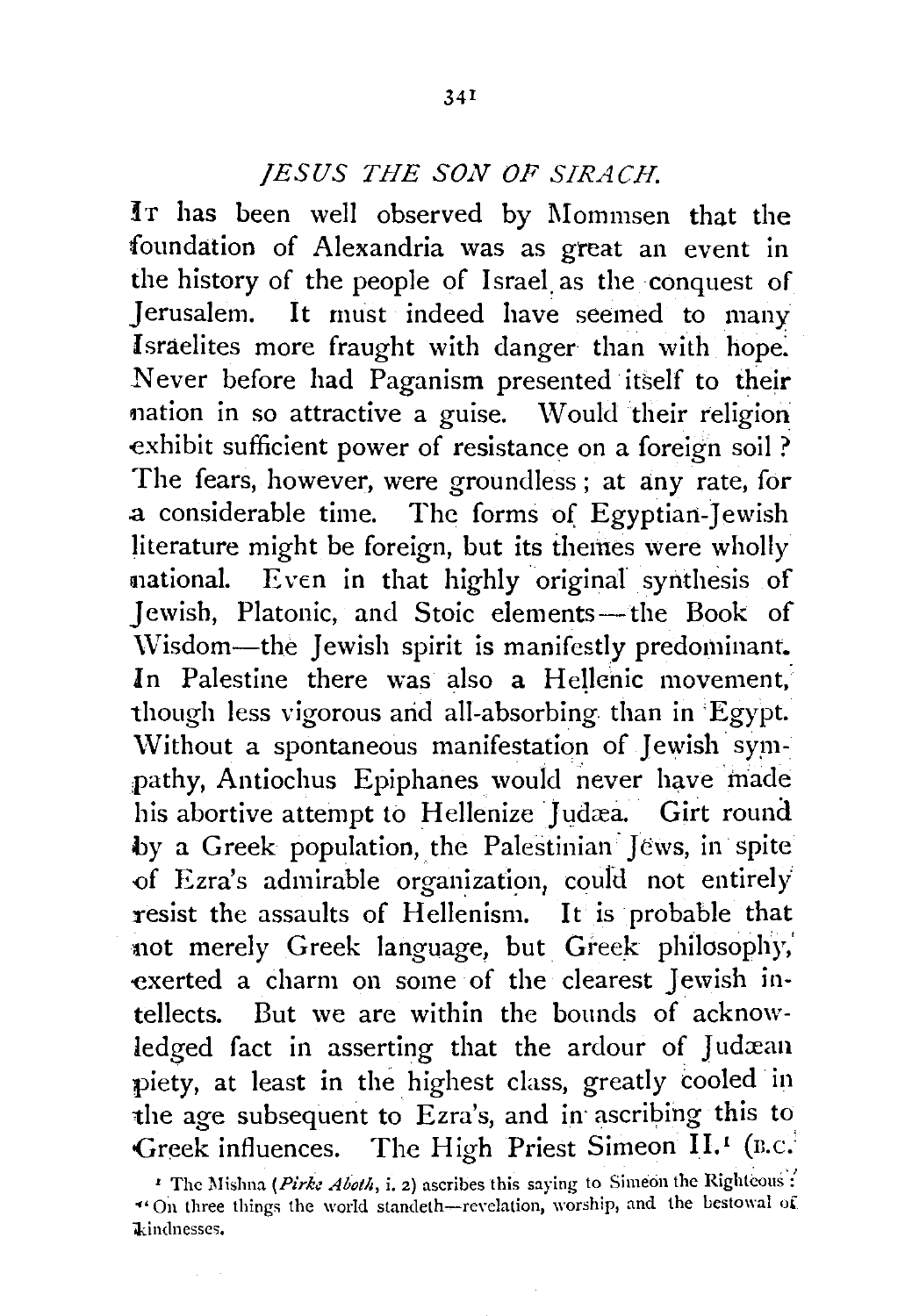226-198), surnamed the Righteous *(i.e.,* the strict observer of the Law), of whom so glowing an account is. given by Sirach (Chap. 1.), is the chief exception tothis degeneracy; yet he was powerless to stem therevolutionary current even within his own family. His cousin Joseph was the notorious farmer of the taxes of Palestine, who by his public and private immorality<sup>1</sup> sapped the very foundations of Jewish life, while two. of Simeon's sons, Jason and Menelaus, became thetraitorous High Priests who promoted the paganizing inovement under Antiochus. It is well known that many critics refer the Book of Ecclesiastes to the period immediately preceding this great movement. The deep and almost philosophical character of the unknown author's meditations seems to be in harmony with this date. On the other hand, there is the wellascertained fact that the Book of Sirach shcws no trace of really philosophical thought: it is simply a new version of the more ordinary proverbial morality. It is to this book that the following pages are devoted. Nothing is more remarkable (and it ought to make us. cautious how we infer dates from internal evidence} than the appearance of such a book at such a time.

The date of Sirach has been disputed, but without. much reason. Sirach's grandson, who translated the book from Hebrew into Greek, informs us in the Prologue that he came to Egypt in the thirty-eighth year of King Euergetes. Now Euergetes II., who is here referred to, began to reign jointly with his brother Philometor in B.C. 170, so that the translator's arrival in Egypt falls within the year  $132$ . The composition of the book may therefore be approximately dated

<sup>1</sup> See Josephus, Antiquities, xii. 4.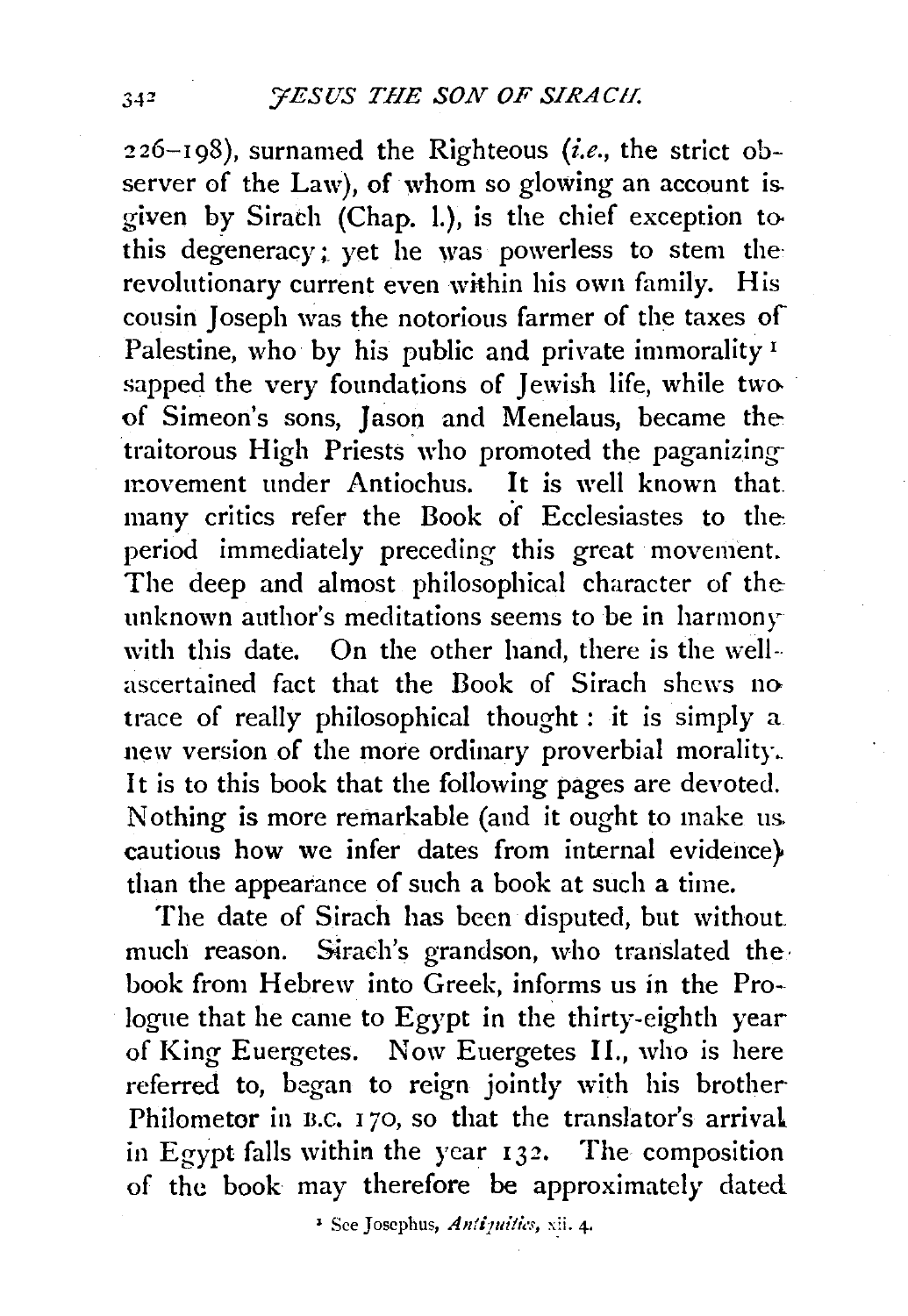about fifty years earlier-say, 180. The name of the author in full was Jeshua (Jesus) the son of Sira (Sirach), but he may be called Sirach for shortness, this being the form of his family name in the Greek translation. He tells us himself that he was of Jerusalem; that from his youth up his desire was for wisdom ; that he laboured earnestly in searching for her; and that the Lord gave him a tongue for his reward (Chap. 1.  $27$ ; li.) We should, however, be wrong in inferring from the latter statement that Sirach was a markedly original writer. In metaphorical language he thus describes the nature of his work (Chap. xxxiii.  $16$ )-

> I too, as the last, bestowed zeal, And as one who gleaneth after the vintage ; By the blessing of the Lord I was the foremost, And  $a\bar{s}$  a grape-gatherer did I fill the wine-press.

Sirach, then, was a collector of proverbs, and he found that most of the current wise sayings had been already gathered. It is conceivable therefore that he may have incorporated older collections, though, if he has done so, he has at the same time modified the earlier work, and intermixed it with proverbs of his own. The most peculiar passage, both in tone and in contents, is the vivid personification of Divine \Visdom in Chapter  $xxiv.$   $1-22$ , which stands out strikingly from the rest, and has even been thought to present affinities to the Alexandrine school of interpretation. At the end of Chapter xliii. the gnomic style ceases. The writer seems to have felt that the taste for proverbs was declining, and so he appends a panegyric of "famous men" (Chaps. xliv.-1.), from Enoch to Simeon the Righteous, whose imposing appearance and beneficent rule is described with the enthiisiasm of a contem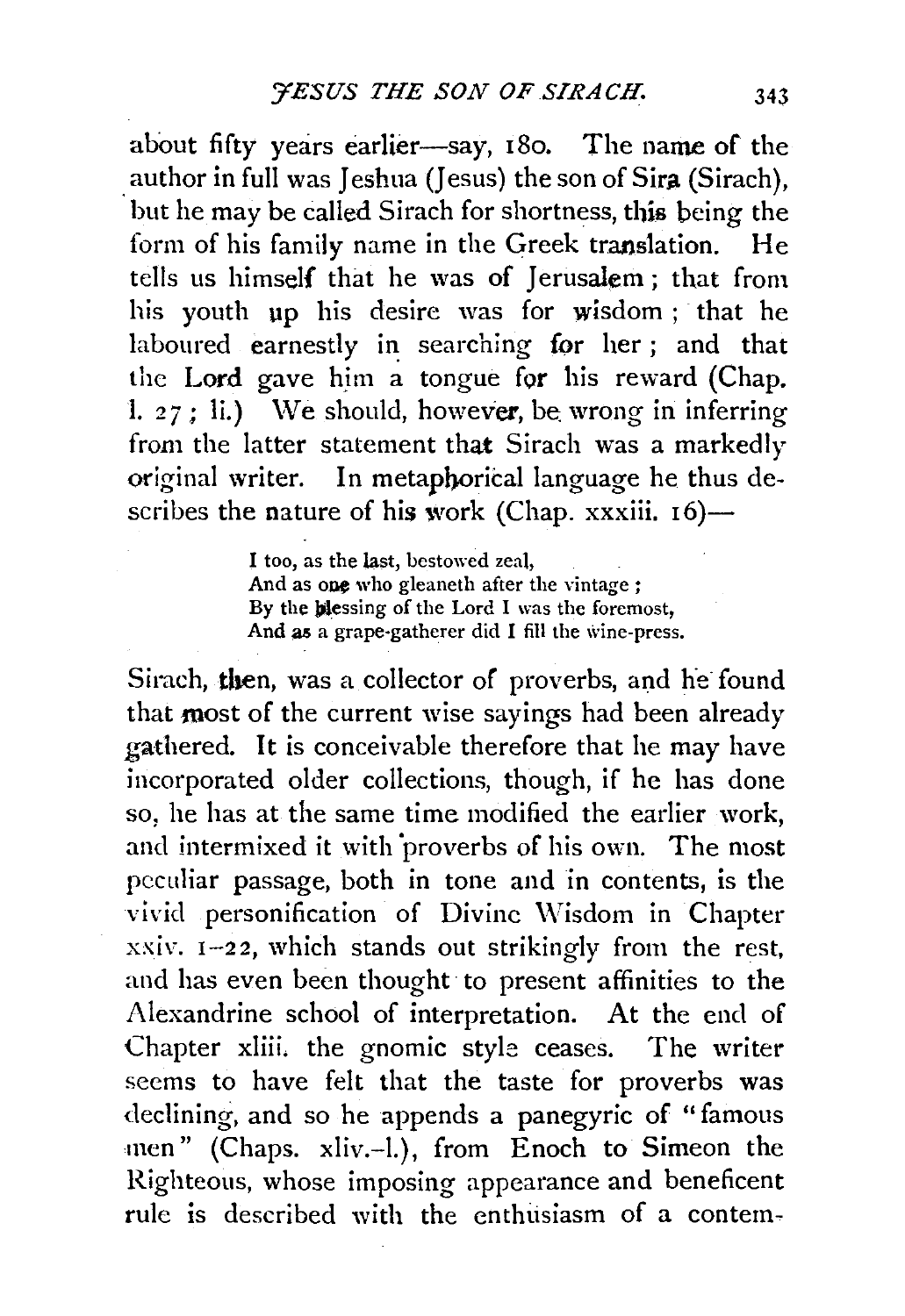porary. It is well worth the student's while to examine the contents of this roll of honour. A few corrections of the text may be noticed as a preliminary. At Chapter xlviii. 116, the Greek has, "for we shall surely live (again)." But the Latin has, "nam nos vita vivimus tantum, post. mortem autem non erit tale nomen nostrum." There is good reason in this instance, as we shall see presently, to prefer the reading of the Latin to that of the Greek. At Chapter 1. r, after "son of Onias," it is well to remove the abruptness of the transition by inserting from the Syriac, ·• was the greatest of his brethren and the crown of his people." At Chapter J. 26 (27), for "Samaria" we should probably read "Seir" (else how \vill there be three nations?), and for "foolish," "Amoritish" (with the Ethiopic version and Ewald, comp. Ezek. xvi. 3). Turning to the names of the heroes commemorated, it is startling to find no mention made of Moses and Ezra, the founder and the restorer of Jewish religion. Aaron, on the other hand, is celebrated in no fewer than eighteen verses. The omission of Ezra may be explained by the author's deficient sympathy with the students of Scripture (the *Söferim*, or "scribes") whose type and leader was Ezra, and who seem to have held a doctrine of the continuity of inspiration, and the presence of the Inspiring Spirit with the Church, analogous to that of broader students of Christian theology, but not without its dangers. both in Sirach's time and in our own. Sirach may be taken as a type of those less l:ighly cultured but far from useless theologians who retard and hang upon the skirts of their more progressive brethren. The omission of Moses simply shews the completeness of the triumph of the restored Mosaic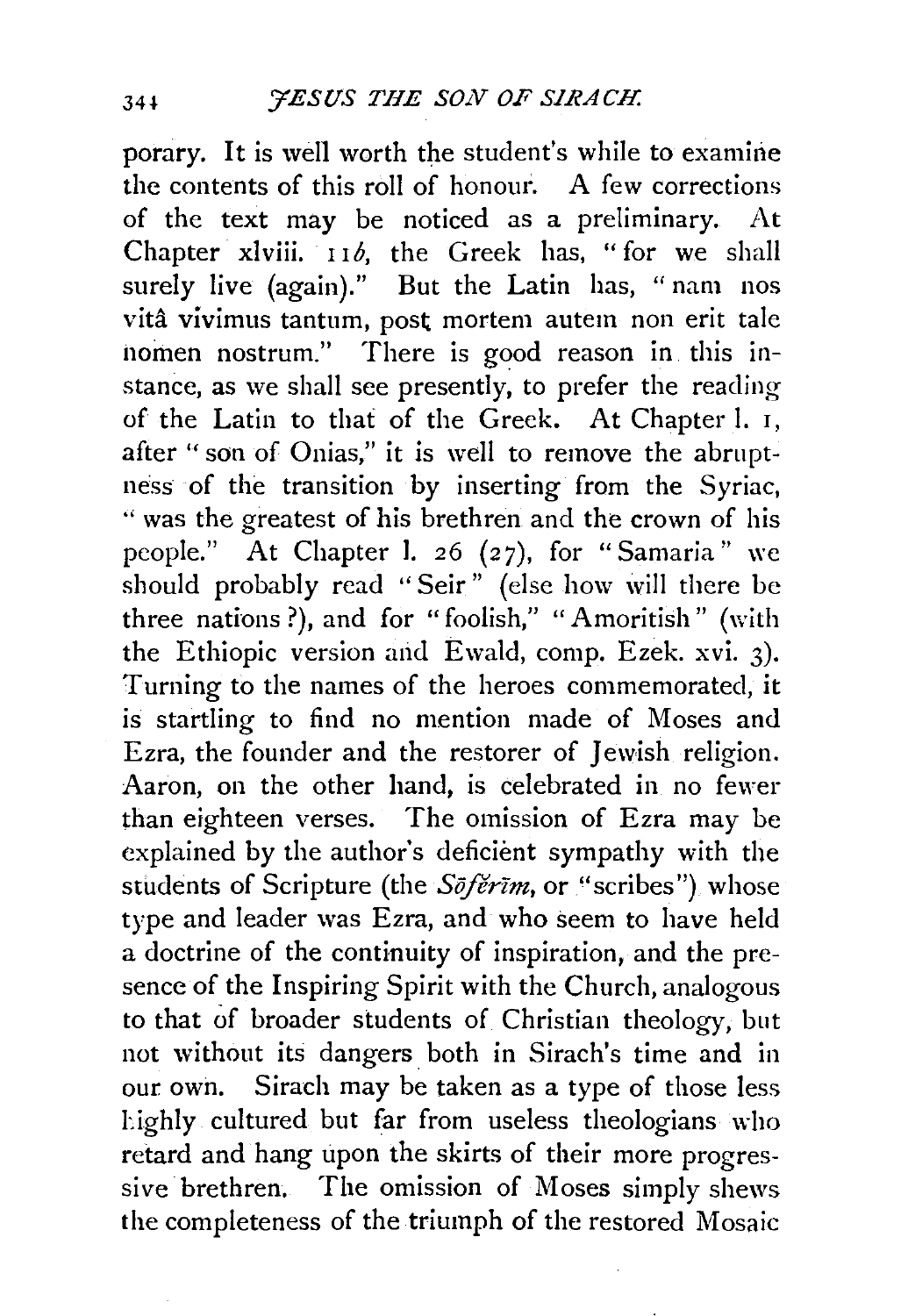law. The panegyric seems to have originally closed with the ancient liturgical formula in Verses 22-24. But the writer could not resist the temptation of giving a side-blow to the hated Samaritans (those "half-Jews," as Josephus the historian calls them), called forth perhaps by the dispute respecting the rival temples held at Alexandria before Ptolemy Philometor.<sup>1</sup> The last Chapter of all (Chap. li.) contains the aged author's final leave-taking. It is a prayer of touching sincerity and much biographical interest. The immediateness of the religious sentiment is certainly greater in this late "gatherer" than in many of the earlier proverbwriters.

Sirach is one of those "wise men" to whom so large a part was entrusted of the religious education of the Jewish people. The very fact that " wise men" still exist so long after the time of their prototype, Solomon, proves that their activity was an integral part of the Jewish national life. As I have said elsewhere, the better class of "wise men" gave an independent support to the nobler class of prophets. \Vith their divinely ordained peremptory style, the prophets would never have succeeded in implanting a really vigorous religion had not the "wise men," with their more conciliatory and individualizing manner of teaching, supplemented their endeavours. The Babylonian exile introduced a great change into the habits of the "' wise men," who became thenceforward not so much .the consulting moral physicians of the people as writers on popular moral ethics. Such was Sirach. In his tone of thought, moreover, Sirach differs greatly from the "wise men" of old,even the best of whom speak as

<sup>&</sup>lt;sup>1</sup> Josephus, *Antiquitics*, xiii. 3, 4.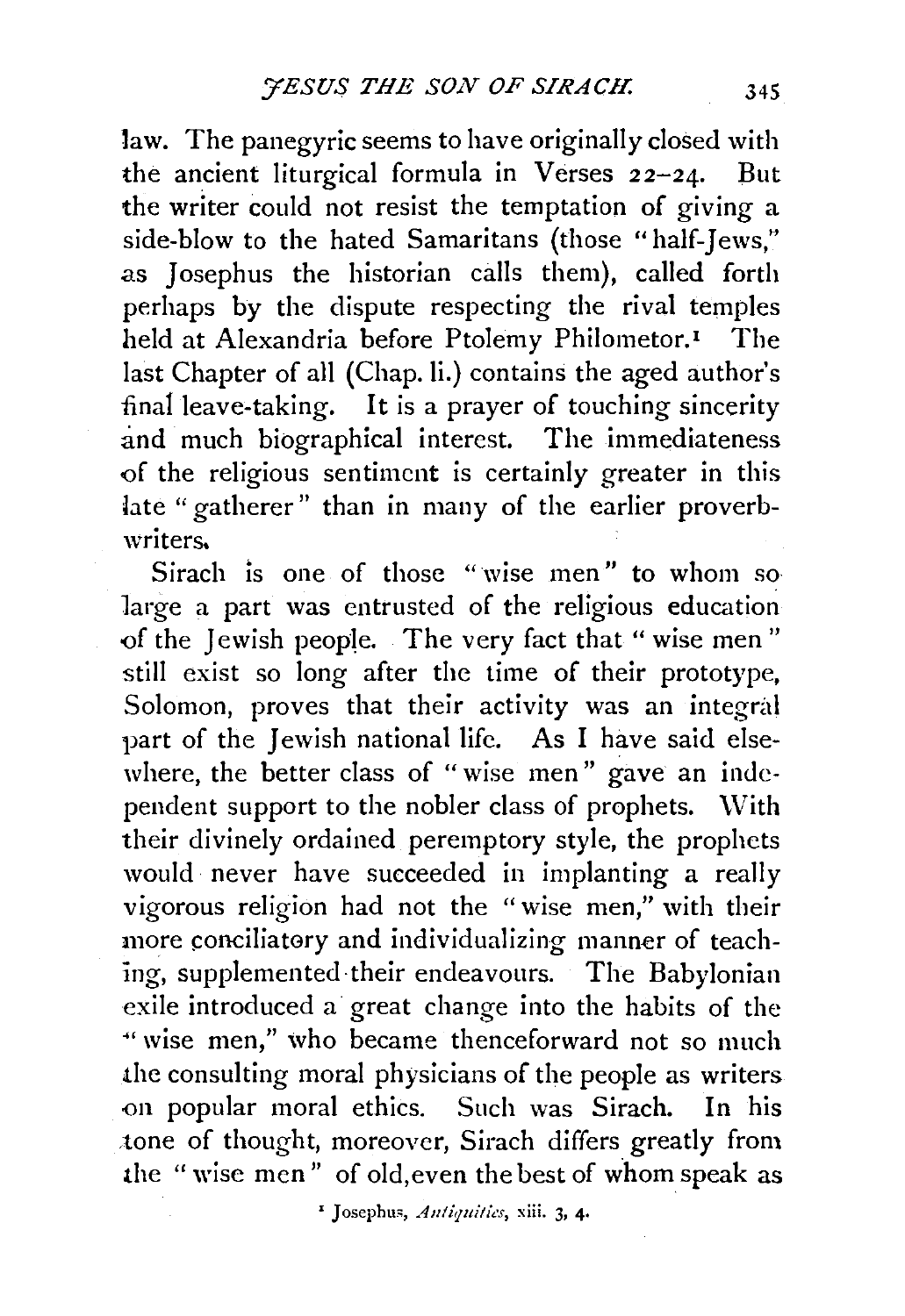if they held rather loosely to the outward embodiment of religion. Sirach, however, recommends the punctual observance of rites and ceremonies, though he ranks. the moral part of the law highest (Chap. xxxv.), and never loses an opportunity of denouncing anger, pride, and slothfulness, and commending the opposite virtues. He is anxiously orthodox, from his own point of view, which is the Sadducean, and not the Pharasaic. The doctrines of the Satan<sup>1</sup> and the Resurrection, which he probably regarded somewhat as we regard the "developments" of the Papal Church, he appears studiously ·to ignore-more especially the latter-and he thereby puts himself into direct opposition to the mass of the Jewish Church. For though not the invention (as. M. Renan would have it) of the Maccabean period, there can be no doubt that the doctrine of the Resurrection became then for the first time an article of the popular creed. Instead of the "awakening to everlasting life" (Dan. xii. 2), it is the peaceful but hopeless life of the spirits in Sheol to which he resignedly looks forward.

> Weep for the dead, for he hath lost the light, And weep for the fool, for he **wanteth** understanding : Make little weeping for the dead, for he is at rest, But the life of the fool is worse than death. $^2$

This, however orthodox (as former generations had counted orthodoxy), was rank Sadduceanism, and hence (for how otherwise to interpret the glosses of the Greek

<sup>1</sup> True, the Greek version of Sirach has, at xxi. 27, the words, "When the ungodly curseth. the Satan, he curse h his own soul ; " but "the Satan " may here be synonymous with the depraved will, the  $y\bar{q}e\nu r\bar{u}$  (this seems to have Talmudic cuthority). It is also possible however that the word in the original meant "opponent in a suit." Comp. Psa. cix.  $6$ .

<sup>2</sup> Chap. xxii. 11. Comp. xvii. 27, 28, 30. Contrast the glowing language of the "Wisdom of Solomon," iii. 1-4.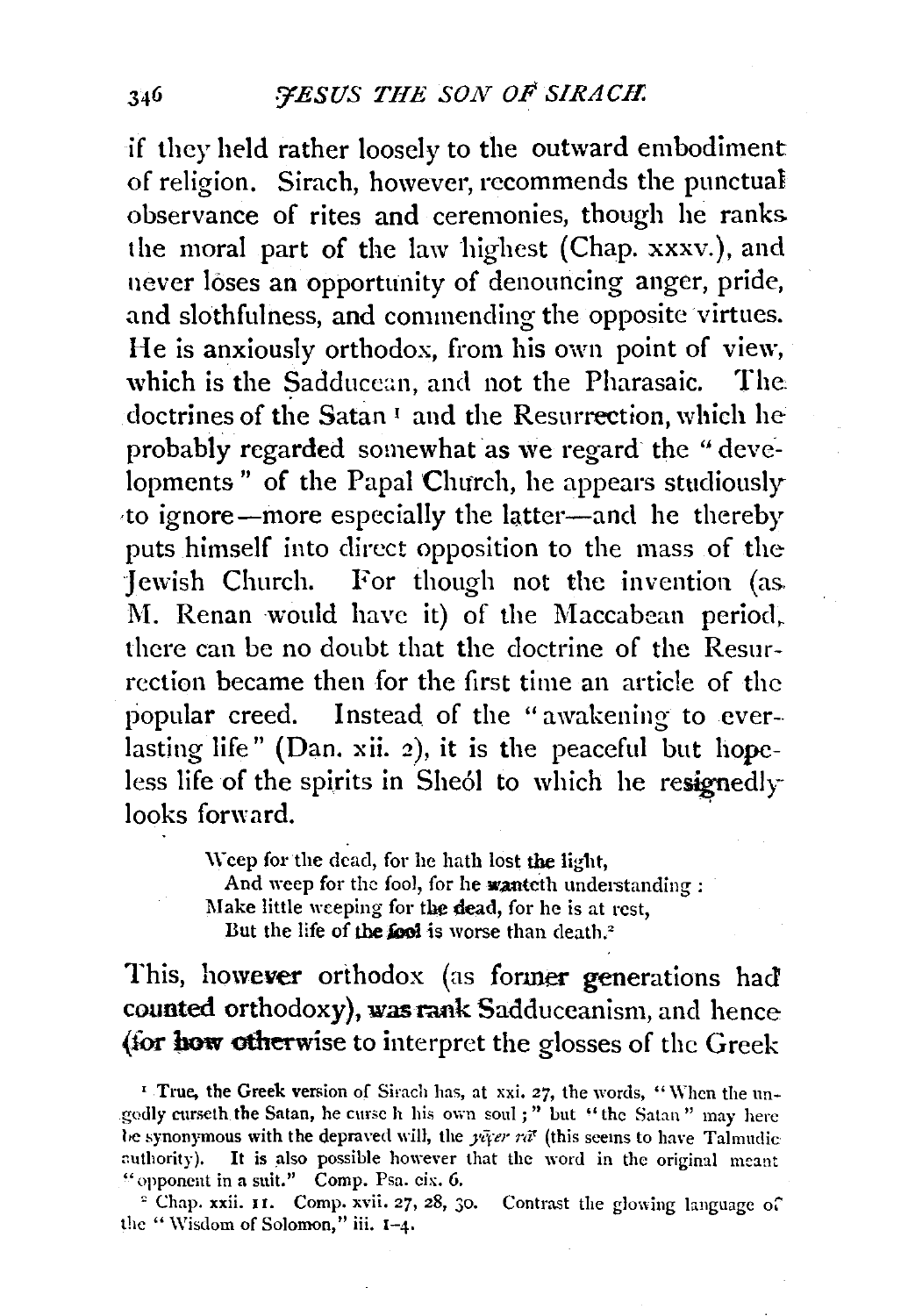and Syriac versions of xlviii.  $II \delta^T$  it is difficult to see) very early readers of Sirach, especially perhaps wellmeaning but unscrupulous Christian readers, effected an entrance for their cherished beliefs by violence.

Another point on which Sirach is equally orthodox, or, as others doubtless called it, reactionary, is the connection between piety and temporal prosperity. He really seems to be no more troubled by doubts on this ancient doctrine-if the word may be used-than the author of the wonderfully beautiful, but in this respect naively simple, introduction to the Book of Proverbs (Prov. i.-ix.) This was strange indeed under his circumstances, and not altogether creditable ; one mar add that this of itself seems a sufficient justification of the exclusion of his book from the Canon. How striking and painful is the contrast between Josephus' vivid and truthful comparison of Judæa at this period to "a ship in a storm, tossed by the waves on both sides,"<sup>2</sup> and that proverb of Sirach, worthy, considering the times, of the "miserable comforters" of Job-

> The gift of the Lord remaineth with the godly, And his favour bringeth prosperity for ever.<sup>3</sup>

In short, Sirach represents the reconciliation between the practical ethics of the inspired " wise men " of old and the all-embracing demands of the Law. Himself only in a comparatively low sense inspired-for we

• *The* Syriac has, "Nevertheless, he dieth not, hut livcth in life." -The Greek version has been quoted in a previous page. Also the Latin, which probably corresponds most to the original. There was obviously a strong interest in uttering such a statement as "nam nos vità vivimus tantum," &c., though it accords with Sirach's language elsewhere.

<sup>a</sup> Antiquities, xii. 3, 3. By all means read the whole passage.

3 Chap. xi. 17; comp. ii. 7, &c.; xvi. 6, &c.; xl. IJ, 14· There are, however, passages in which Sirach hetrays some little feeling of the practical difficulties of the older form of the doctrine of retribution; sec xxxv. 18 [xxxii. 18].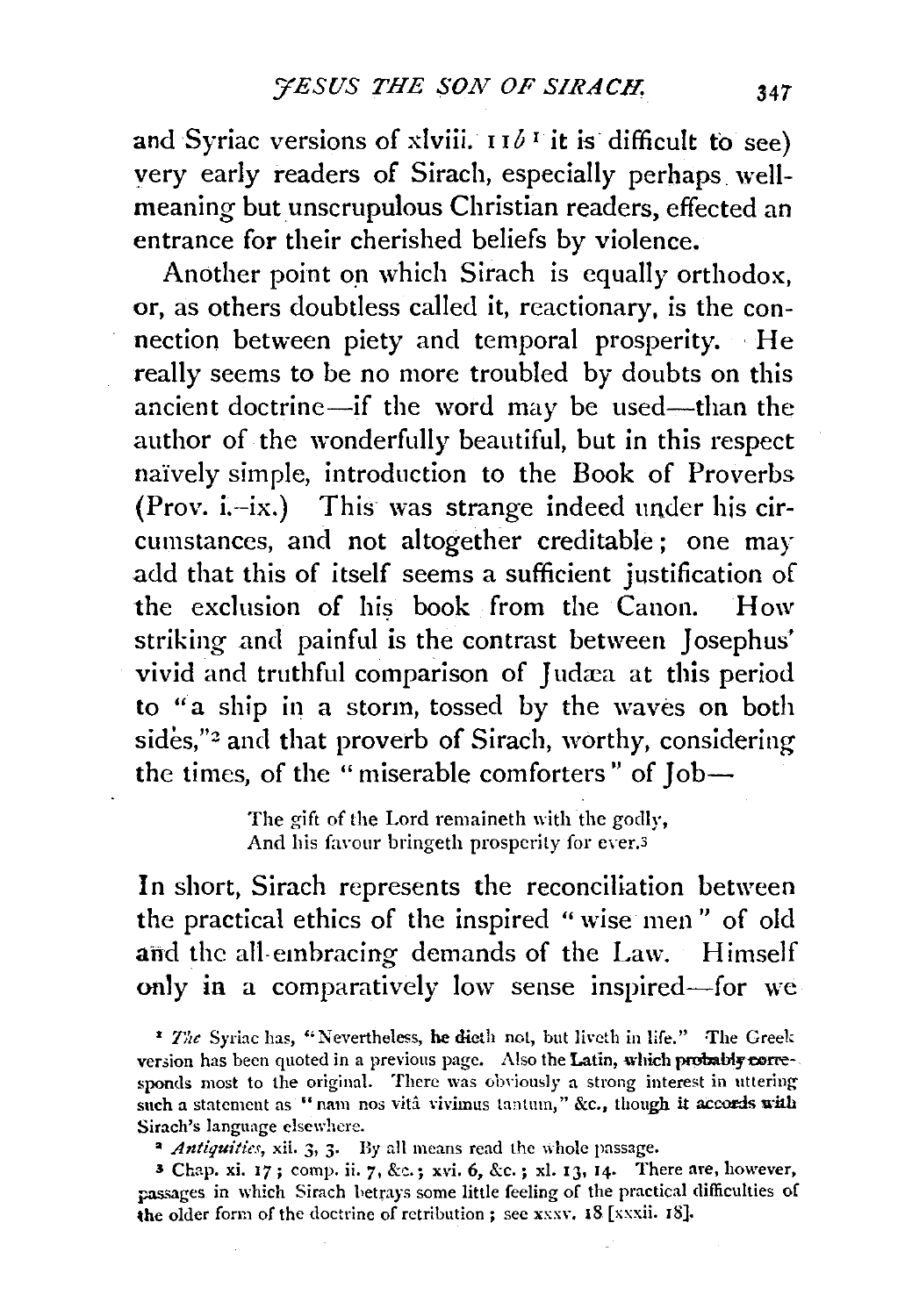should not hastily reject his claim to a "tongue" from above-he did nothing, on the ethical side, but repeat .the old truths in their old forms, though one gladly admits that he shews a genuine and unassumed interest in the varieties of human character. But on the religious side he is really in a certain sense original, in *so* far as he combines the traditional "wisdom" with a sympathetic insight into the established forms of religion, such as the older "wise men" scarcely possessed. By Greek philosophy Sirach, as far as we can see, was wholly uninfluenced.

And yet Sirach cannot have been entirely unacquainted with Greek culture, in the more general sense of that word. He tells us himself that he had travelled and learned many things (Chap. xxxiv. 9-11); and from Chapter xxxix. 4 we may even infer that he had appeared at court, where probably his life was endangered by calumnious accusations (li.  $6$ ). There, perhaps, he acquired his taste for the Greek style of banquet, with its airy talk and accompaniment of music, a taste which seems to have inspired a piquant piece of advice to the kill-joys of his time, who insisted on talking business out of season  $(xxxii. 3-5)$ —

Speak, O elder, with accurate knowledge, for-it beseemeth thee, But be not a hindrance to music.<sup>1</sup> When playing is going on, do not pour out talk; And show not thyself inopportunely wise. A seal-ring of carbuncle set in gold, [Such is] a concert at a banquet of wine.

## In a similar mood he writes (xiv.  $14$ )—

Defraud not thyself of a joyous day, And let not a share of a lawful pleasure escape thee.

<sup>1</sup> και μη *ιμποδίσης μυνσικά.* So xlix. 1, ως μουσικά *τν συμποσίω οίνου*. That Greek music was known in Palestine very shortly afterwards will be inferred by some at least of my readers from the Greek names of musical instruments in the Book of Daniel. How to escape this inference the present writer knoweth not.

 $348$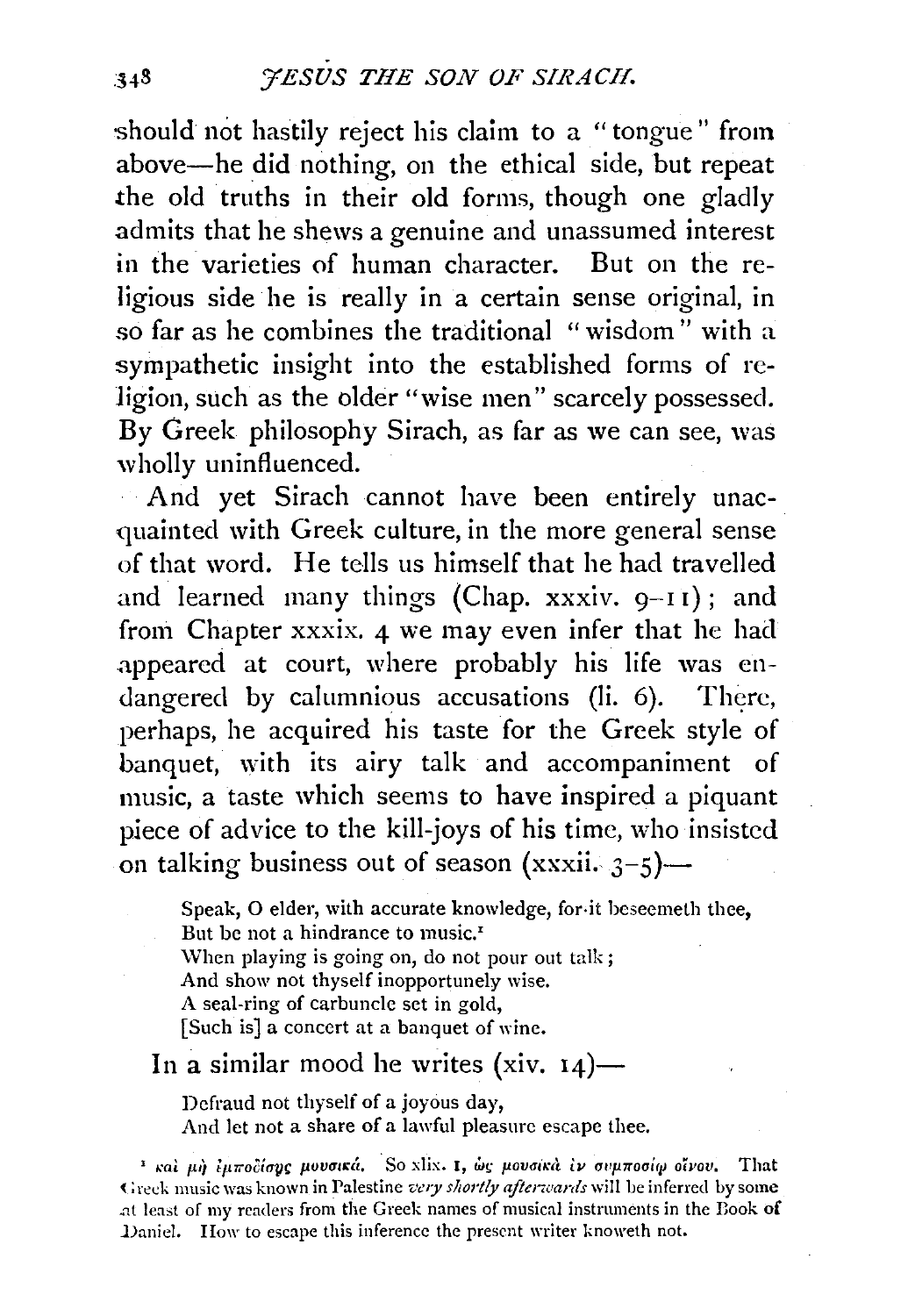But his tone is commonly more serious. Though no. ascetic, he cautions his readers against the Bohemianism which had invaded Judæa, especially against consorting with the singing-girls  $(ix, 4)$ , and draws a picture of the daughters of Israel (xlii. 9, 10) which· forms a melancholy contrast with the Old Testament ideal. His prayer to be guarded from the infection of lust (xxiii. 4, 5) finds its commentary in the story already mentioned of Joseph the tax-farmer. He notes with observant eye the strife of classes, What bitter sights must have prompted a saying like this.  $(xiii. 2, 3)$  —

A burden that is too heavy for thee take not up, And have no fellowship with one that is stronger and richer than thyself: For what fellowship hath the kettle with the earthen pot?

This will smite, and that will be broken.

The rich man doth wrong, and *he* snorteth with anger, The poor man is wronged, and *he* entreateth withal.

## And again (xiii.  $18$ ) $-$

'Vhat peace bath the hyxna with the dog ? And what peace hath the rich man with the poor?

He is painfully conscious of the deserved humiliation. of his country, and the only ground which he can urge why God should interpose-be it mentioned to his credit, for it shows a deep religious sense $-$  is the assured prophetic word (xxxvi. 15,  $16 = 20$ ,  $21$ ). Elsewhere he ascribes all the evil of his time to the neglect of the Law (xli. 8), which, by a very strong hyperbole, he even identifies with the personified Divine Wisdom  $(xxiv. 23)$ .

Enough has been said of the contents; a few words are due. to the outer form of the Son of Sirach's Wisdom. The work, as we have seen, was originally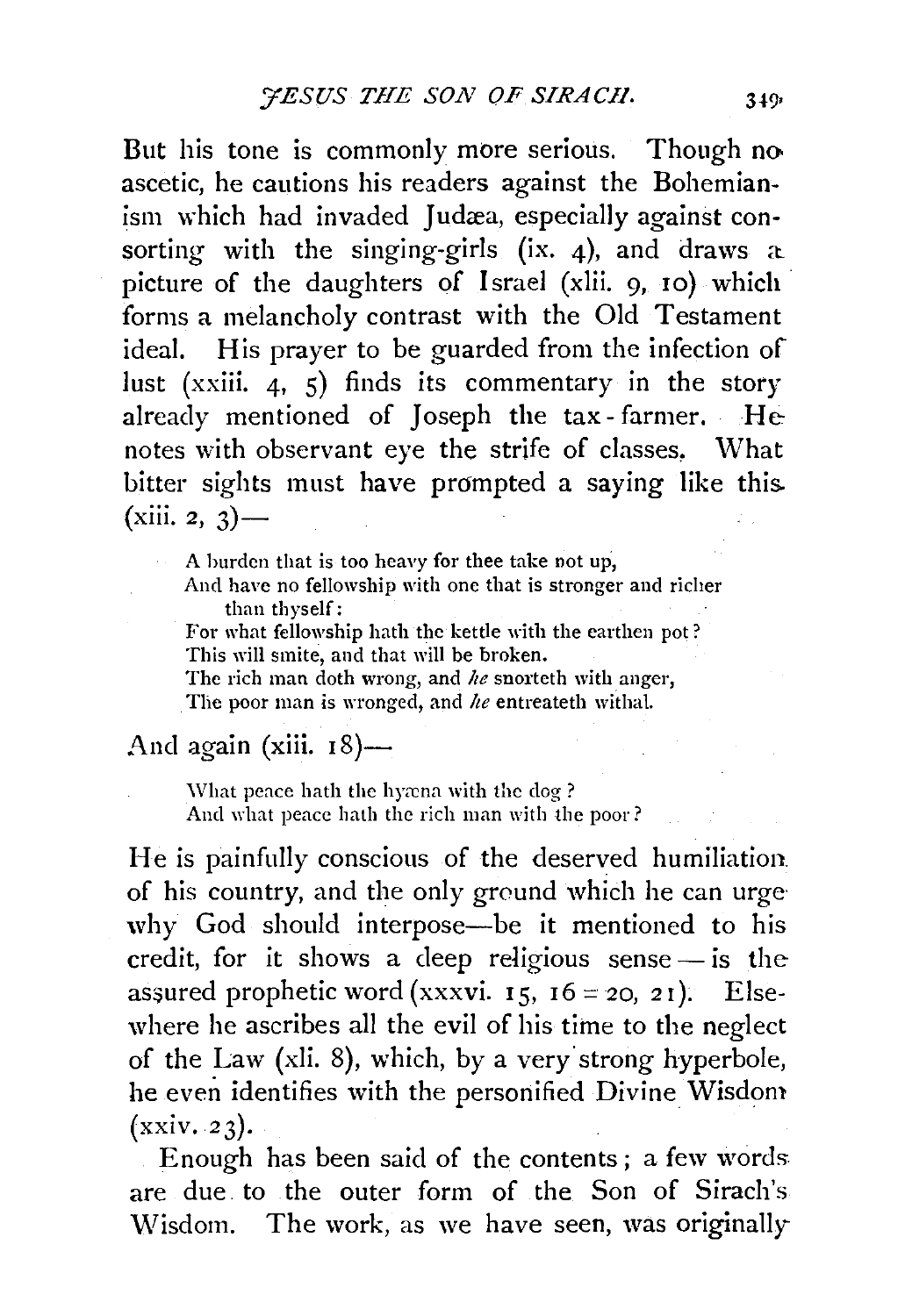written in Hebrew. St Jerome assures us, in his Preface to Joshua, that he had seen it, and that it bore the title  $M$ 'shalim, or Proverbs. A page of fragments, gathered from the Talmuds and the Midrashim, is all that is now extant.<sup>I</sup> Five ancient versions are also accessible to us, viz., a Greek, two Syriac, an Arabic, .and a Latin. One of the Syriac versions, in the Syro-Hexapiaric codex at Milan, still remains unpublished. The printed Syriac (probably) and the Greek (certainly) were made from the Hebrew. They are by no means :always in agreement, but their very discrepancies sometimes enable us to argue back with the more .certainty to the original text. Both contain not a few .alterations of the text, apparently dictated by a regard for orthodox beliefs ; and the same remark applies to the Latin version in the Vulgate, which is older than St. Jerome, and has peculiarities of its own. Whether made from the Hebrew, or from a very early form of the Greek, it is of great critical value from its antiquity, .as it is held to belong, at latest, to the first century B.c. The Arabic is a servile copy of the Syriac.

The book was written for Palestine, and in Palestine it soon attained a high degree of popularity. As early as B.C. 90, we find it cited as *canonical* by Simeon ben Shetach, and he was a Pharisee. From its large use in the services of the Church it received the name Ecclesiasticus. Later on it half attracted but-owing to the corrupt state of the text-half repelled, the great Hellenist Camerarius, the friend of Melancthon, who published a separate edition of Sirach (the first) at Basle in 1551. We may infer from his preface that it

<sup>&</sup>lt;sup>2</sup> The Hebrew fragments are given in full by Delitzsch, Zur Geschichte der *iidischm Poesti·,* p. 204; comp. p. 20, note *5·*